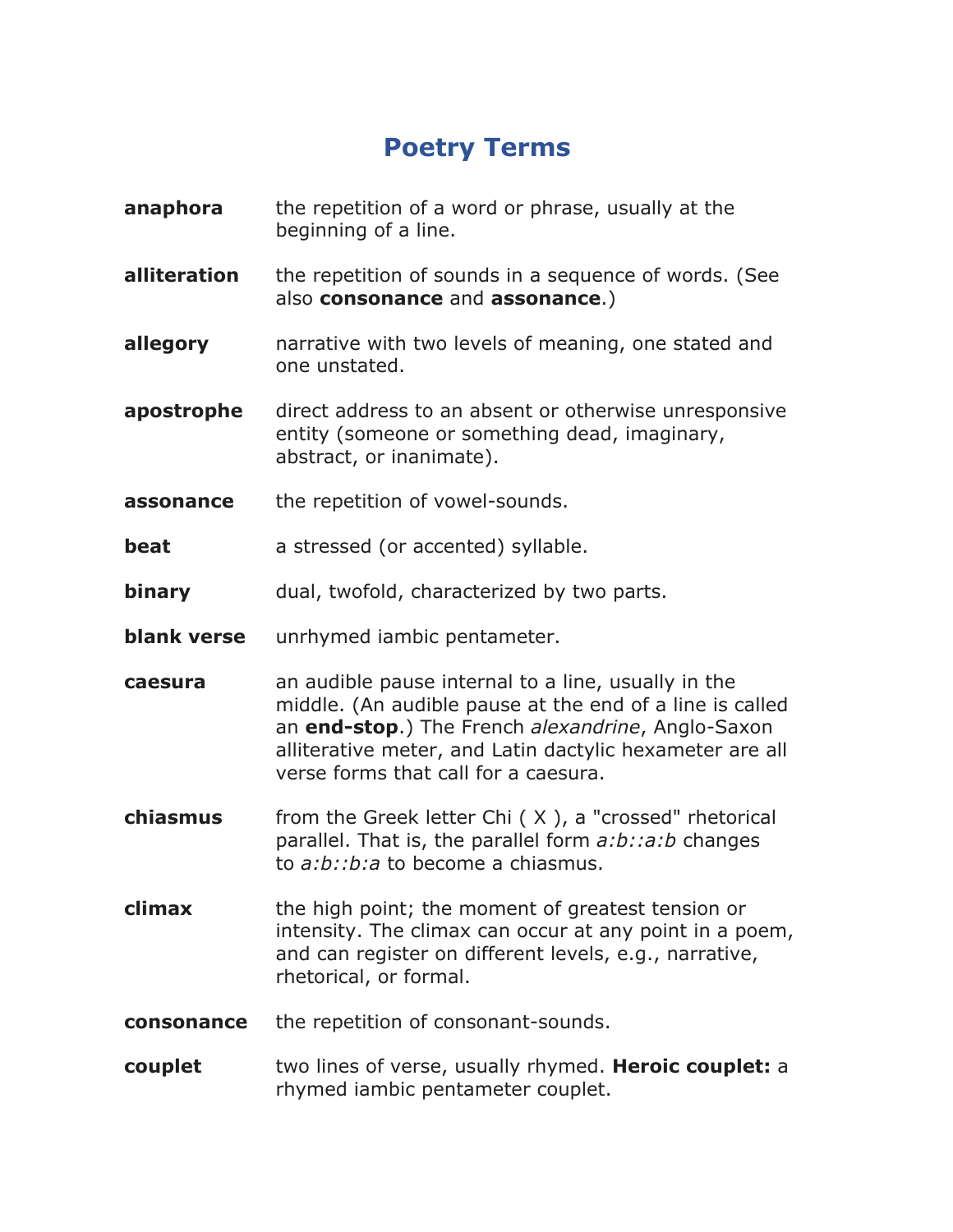| diction              | word choice, specifically the "class" or "kind" of words<br>chosen.                                                                                                                                         |
|----------------------|-------------------------------------------------------------------------------------------------------------------------------------------------------------------------------------------------------------|
| elegy                | since the $17th$ century, usually denotes a reflective<br>poem that laments the loss of something or someone.                                                                                               |
| end-<br>stopped line | a line that ends with a punctuation mark and whose<br>meaning is complete.                                                                                                                                  |
| enjambed<br>line     | a "run-on" line that carries over into the next to<br>complete its meaning.                                                                                                                                 |
| foot                 | the basic unit of accentual-syllabic and quantitative<br>meter, usually combining a stress with one or more<br>unstressed syllables.                                                                        |
| free verse           | poetry in which the rhythm does not repeat regularly.                                                                                                                                                       |
| imagery              | the visual (or other sensory) pictures used to render a<br>description more vivid and immediate.                                                                                                            |
| meter                | a regularly repeating rhythm, divided for convenience<br>into feet.                                                                                                                                         |
| metonymy             | a figure of speech in which something is represented<br>by another thing that is commonly and often physically<br>associated with it, e.g., "White House" for "the<br>President."                           |
| ode                  | a genre of lyric, an ode tends to be a long, serious<br>meditation on an elevated subject.                                                                                                                  |
| prosody              | the study of <b>versification</b> , i.e., the form-meter,<br>rhyme, rhythm, stanzaic form, sound patterns-into<br>which poets put language to make it verse rather than<br>something else.                  |
| refrain              | a phrase or line recurring at intervals. (N.b. the<br>definition does not require that a refrain include<br>the entire line, nor that it recurs at regular intervals,<br>though refrains often are and do.) |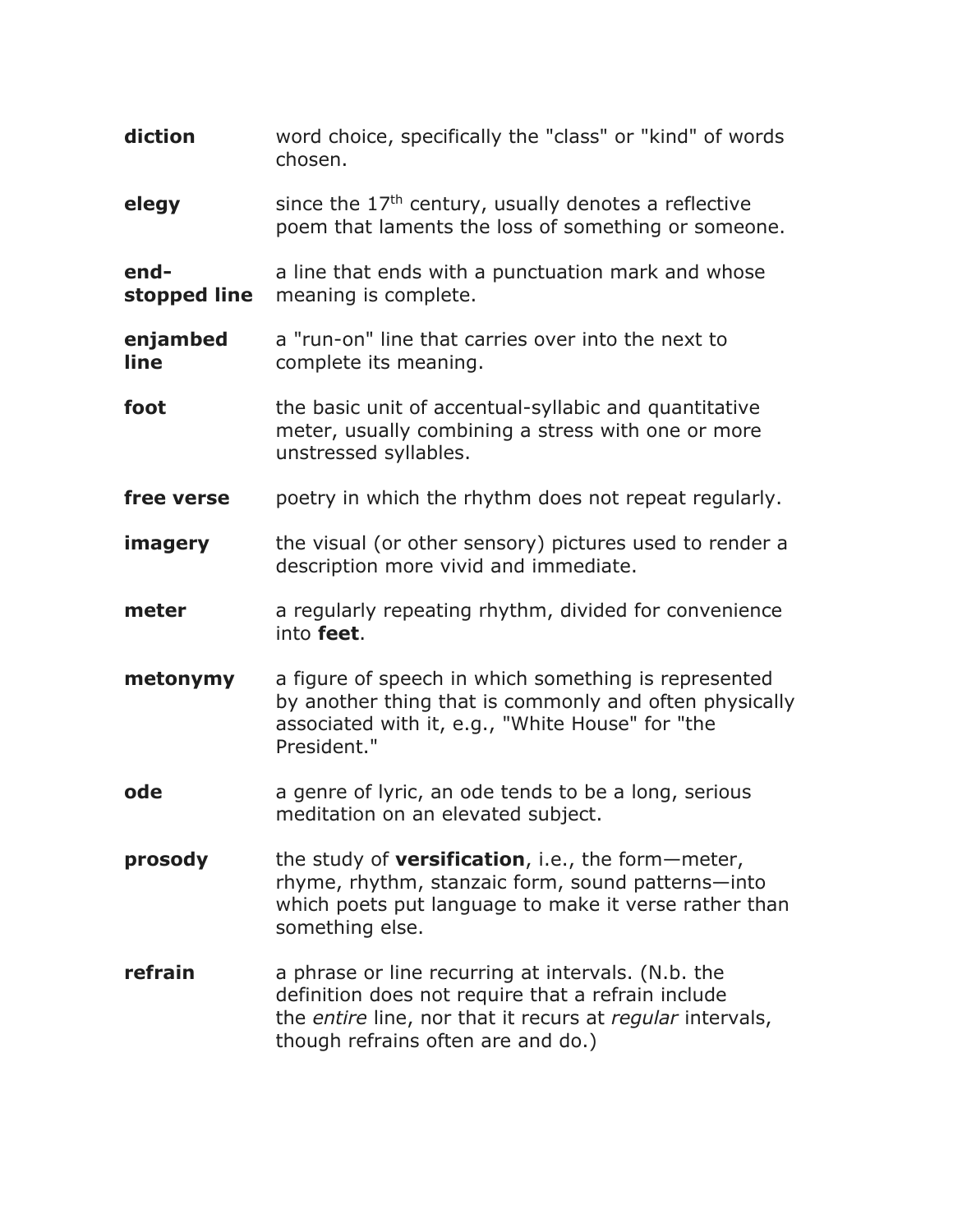- **rhythm** the patterns of stresses, unstressed syllables, and pauses in language. Regularly repeating rhythm is called **meter**.
- **scansion** the identification and analysis of poetic rhythm and meter. To "scan" a line of poetry is to mark its stressed and unstressed syllables.
- **simile** a figure of speech that compares two distinct things by using a connective word such as "like" or "as."
- **speaker** the "I" of a poem, equivalent to the "narrator" of a prose text. In lyric poetry, the speaker is often an authorial persona.
- **speech act** the manner of expression (as opposed to the content). Examples of speech acts include: question, promise, plea, declaration, and command.
- **stanza** a "paragraph" of a poem: a group of lines separated by extra white space from other groups of lines.
- **symbol** an image that stands for something larger and more complex, often something abstract, such as an idea or a set of attitudes. (See **imagery**.)
- **symbolism** the serious and relatively sustained use of symbols to represent or suggest other things or ideas. (Distinct from allegory in that symbolism does not depend on narrative.)
- **synecdoche** a figure of speech in which a part of something is used to represent the whole, e.g., "wheels" for "car."
- **tone** the speaker's or author's attitude toward the reader, addressee, or subject matter. The tone of a poem immediately impresses itself upon the reader, yet it can be quite difficult to describe and analyze.
- **topos** a traditional theme or motif (e.g., the topos of modesty).